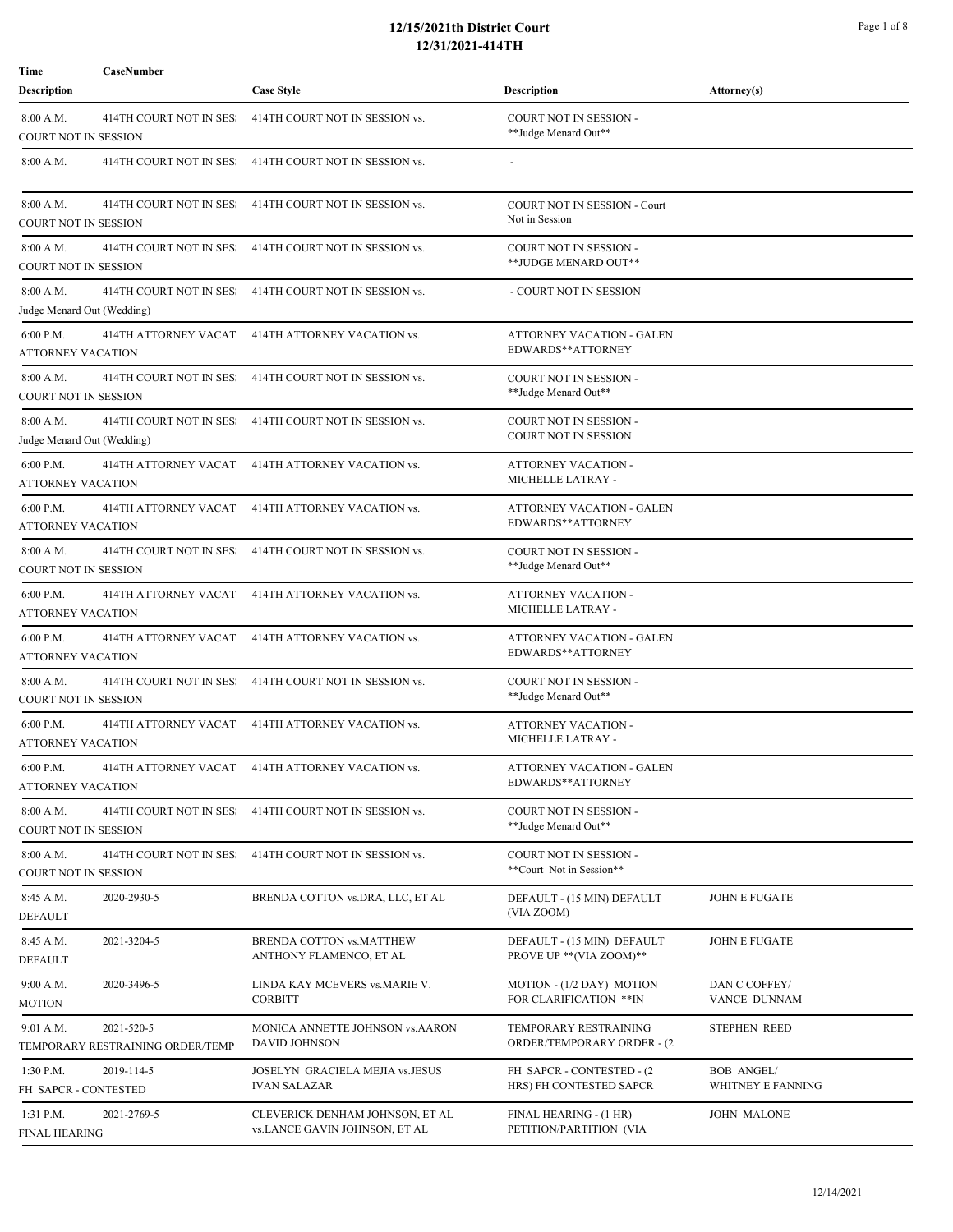| Time                                  | CaseNumber                                                     |                                                      |                                                                  |                                                       |
|---------------------------------------|----------------------------------------------------------------|------------------------------------------------------|------------------------------------------------------------------|-------------------------------------------------------|
| Description                           |                                                                | <b>Case Style</b>                                    | Description                                                      | Attorney(s)                                           |
| 6:00 P.M.<br><b>OTHER</b>             | 414TH NON-JURY                                                 | 414TH NON-JURY vs.                                   | OTHER - ***NON-JURY<br>WEEK***                                   |                                                       |
| 6:00 P.M.                             | 414TH ATTORNEY VACAT                                           | 414TH ATTORNEY VACATION vs.                          | -***BOB ANGEL-VACATION***                                        |                                                       |
| 6:00 P.M.                             | 414TH ATTORNEY VACAT                                           | 414TH ATTORNEY VACATION vs.                          | -***JACOB<br>STRAUB-VACATION***                                  |                                                       |
| 6:00 P.M.<br>ATTORNEY VACATION        | 414TH ATTORNEY VACAT                                           | 414TH ATTORNEY VACATION vs.                          | ATTORNEY VACATION -<br>***ELIZABETH                              |                                                       |
| 6:00 P.M.<br><b>ATTORNEY VACATION</b> | 414TH ATTORNEY VACAT                                           | 414TH ATTORNEY VACATION vs.                          | ATTORNEY VACATION - *** BOB<br>ANGEL-VACATION***                 |                                                       |
| 6:00 P.M.<br><b>ATTORNEY VACATION</b> | 414TH ATTORNEY VACAT                                           | 414TH ATTORNEY VACATION vs.                          | ATTORNEY VACATION -<br>MICHELLE LATRAY -                         |                                                       |
| 6:00 P.M.<br>ATTORNEY VACATION        | 414TH ATTORNEY VACAT                                           | 414TH ATTORNEY VACATION vs.                          | ATTORNEY VACATION - NINA<br>PRICE - ATTORNEY VACATION            |                                                       |
| 6:00 P.M.<br><b>ATTORNEY VACATION</b> | 414TH ATTORNEY VACAT                                           | 414TH ATTORNEY VACATION vs.                          | ATTORNEY VACATION - GALEN<br>EDWARDS**ATTORNEY                   |                                                       |
| 8:00 A.M.                             | 414TH COURT NOT IN SES<br>COURT NOT IN SESSION - WEDDING PRIO! | 414TH COURT NOT IN SESSION vs.                       | COURT NOT IN SESSION -<br>**JUDGE MENARD OUT**                   |                                                       |
| 8:45 A.M.<br>FH DIV - PU              | 2021-3162-5                                                    | JESSICA AYN REED vs.JUSTIN ALAN REED                 | FH DIV - PU - (10 MIN) PROVE<br>UP ON DIVORCE ** (VIA ZOOM)      | SIMER, MICHEL                                         |
| 8:46 A.M.<br>FH DIV - PU              | 2021-3010-5                                                    | DANNY WAGNER vs.MARY ALICE<br><b>WAGNER</b>          | FH DIV - PU - (10 MIN) AGREED<br><b>PROVE UP DIVORCE ** (VIA</b> | SIMER, MICHEL                                         |
| 9:00 A.M.<br>FH DIV - CONTESTED       | 2019-4481-5                                                    | EVIGAY GONZALEZ vs.JOSE S.<br>MALDONADO              | FH DIV - CONTESTED - (2)<br>HOURS) FINAL HEARING ON              | FERNANDO VILLARREAL/<br>KIMBERLY R MORRIS/            |
| $9:02$ A.M.<br>TEMPORARY ORDERS       | 2021-1295-5                                                    | ROBERT SCOTT CHAPMAN vs.JENNIFER<br>KAYE CHAPMAN     | TEMPORARY ORDERS - (1<br>HOUR) TEMP ORDERS ** (VIA               | <b>BRETT H PRITCHARD/</b><br><b>DAMON REED</b>        |
| $1:30$ P.M.<br><b>FINAL HEARING</b>   | 2015-3526-5                                                    | ELIZABETH JO MACKEY vs.NATE<br><b>KENNETH MACKEY</b> | FINAL HEARING - (3 HOURS)<br>FINAL HEARING IN THE                | <b>CHRISTIE RYAN/</b><br><b>CHRISTOPHER D OSBORN/</b> |
| 1:33 P.M.<br>OTHER                    | 2018-3441-5                                                    | BRITTNEY HUNT vs.TREVOR HUNT                         | OTHER - (30 MIN) VISITATION<br>CAN'T BE AGREED ON ** (VIA        | <b>BRIAN E HOWELL/</b><br>KATHLEEN FRENCH DOW         |
| 4:30 P.M.<br>OTHER                    | 414TH OTHER                                                    | 414TH OTHER vs.                                      | OTHER - ***HOTBA Christmas<br>Receiption***                      |                                                       |
| 6:00 P.M.<br>OTHER                    | 414TH NON-JURY                                                 | 414TH NON-JURY vs.                                   | OTHER - ***NON-JURY<br>WEEK***                                   |                                                       |
| 6:00 P.M.                             |                                                                | 414TH ATTORNEY VACAT 414TH ATTORNEY VACATION vs.     | -***BOB ANGEL-VACATION***                                        |                                                       |
| 6:00 P.M.                             |                                                                | 414TH ATTORNEY VACAT 414TH ATTORNEY VACATION vs.     | -***JACOB<br>STRAUB-VACATION***                                  |                                                       |
| 6:00 P.M.<br>ATTORNEY VACATION        | 414TH ATTORNEY VACAT                                           | 414TH ATTORNEY VACATION vs.                          | ATTORNEY VACATION -<br>***ELIZABETH                              |                                                       |
| 6:00 P.M.<br>ATTORNEY VACATION        |                                                                | 414TH ATTORNEY VACAT 414TH ATTORNEY VACATION vs.     | <b>ATTORNEY VACATION - ***BOB</b><br>ANGEL-VACATION***           |                                                       |
| $6:00$ P.M.<br>ATTORNEY VACATION      | 414TH ATTORNEY VACAT                                           | 414TH ATTORNEY VACATION vs.                          | ATTORNEY VACATION -<br>MICHELLE LATRAY -                         |                                                       |
| 6:00 P.M.<br>ATTORNEY VACATION        | 414TH ATTORNEY VACAT                                           | 414TH ATTORNEY VACATION vs.                          | ATTORNEY VACATION - NINA<br>PRICE - ATTORNEY VACATION            |                                                       |
| $6:00$ P.M.<br>ATTORNEY VACATION      | 414TH ATTORNEY VACAT                                           | 414TH ATTORNEY VACATION vs.                          | ATTORNEY VACATION - GALEN<br>EDWARDS**ATTORNEY                   |                                                       |
| 8:00 A.M.<br>COURT NOT IN SESSION     | 414TH COURT NOT IN SES                                         | 414TH COURT NOT IN SESSION vs.                       | <b>COURT NOT IN SESSION -</b><br>**Judge Menard Out**            |                                                       |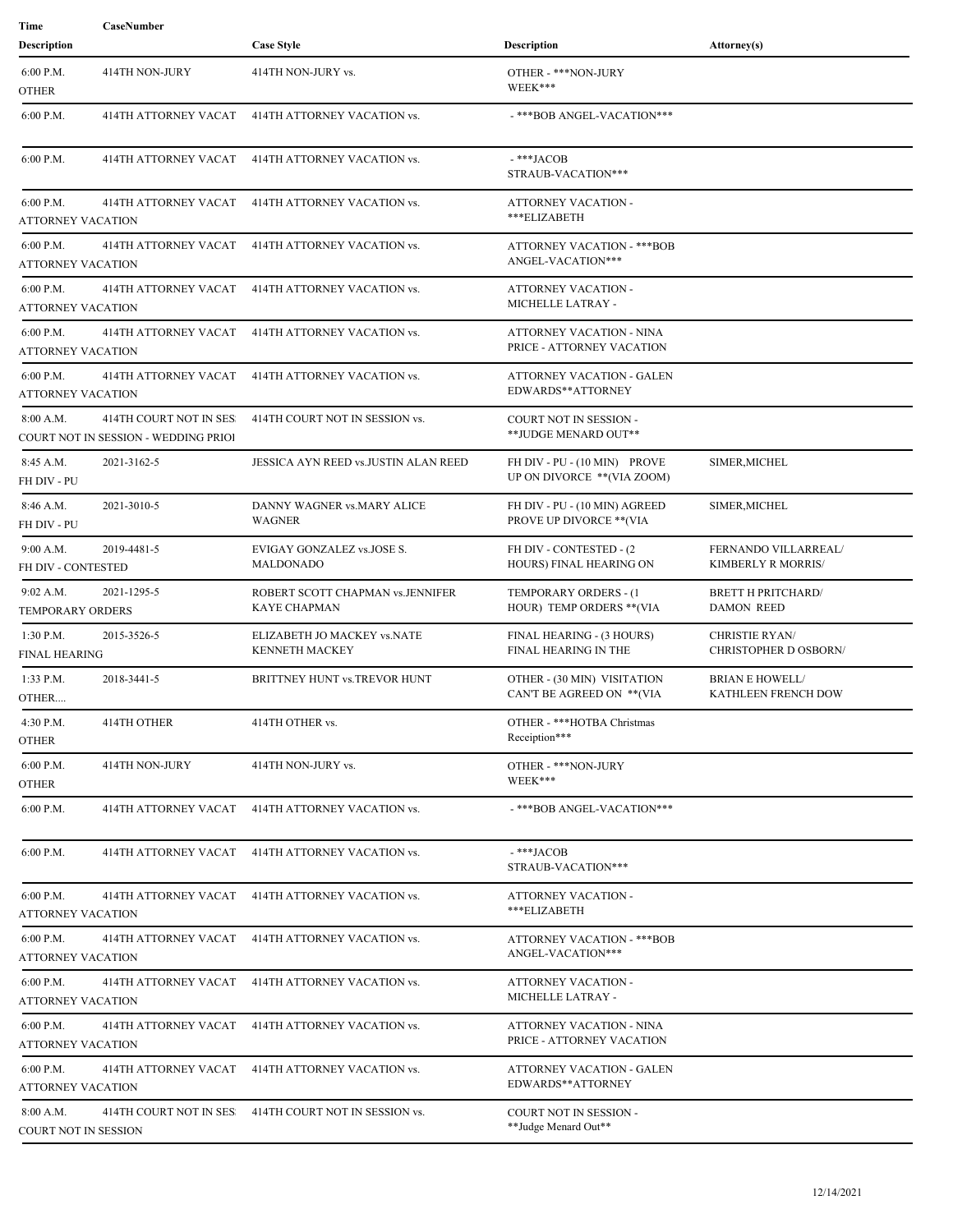| Time                                    | CaseNumber             |                                                                  |                                                          |                                                     |
|-----------------------------------------|------------------------|------------------------------------------------------------------|----------------------------------------------------------|-----------------------------------------------------|
| <b>Description</b>                      |                        | <b>Case Style</b>                                                | <b>Description</b>                                       | Attorney(s)                                         |
| 8:45 A.M.<br><b>EXPUNCTION</b>          | 2021-3311-5            | NONE NONE vs.                                                    | <b>EXPUNCTION - (15 MIN)</b><br>EXPUNCTION (VIA ZOOM)    |                                                     |
| 9:00 A.M.<br>FH DIV - CONTESTED         | 2019-633-52            | DAVID D YOUNG vs.LAURA B YOUNG                                   | FH DIV - CONTESTED - (2 HRS)<br>FH CONTESTED DIV (VIA    | <b>CARMEN SMITH</b>                                 |
| 9:00 A.M.<br>FH DIV - PU                | 2021-1193-5            | VICTORIA B DICKERSON vs.TIMOTHY P<br><b>DICKERSON</b>            | FH DIV - PU - (10 MIN) FH DIV<br>PU (VIA ZOOM)           | <b>NORA FARAH</b>                                   |
| 11:00 A.M.<br><b>EXPUNCTION</b>         | 2021-3298-5            | NONE NONE vs.                                                    | <b>EXPUNCTION - (15 MIN)</b><br>EXPUNCTION (VIA ZOOM)    |                                                     |
| 11:30 A.M.<br><b>TEMPORARY ORDERS</b>   | 2019-4601-5            | <b>INRE: vs.AYDEN HOFFMAN</b>                                    | TEMPORARY ORDERS - (30 MIN)<br>T.O. (VIA ZOOM)           | <b>CHRISTIE RYAN</b>                                |
| 1:30 P.M.<br>MOTION                     | 2013-4050-5            | INRE vs.CAMDEN ANTHONY MARTINEZ                                  | MOTION - (2 HRS) CONT. FROM<br>11/19/21 (VIA ZOOM)       | <b>DANICA CARMAN/</b><br><b>GARY WILLIAM CUNHA/</b> |
| 1:31 P.M.<br>MOTION                     | 2020-1276-5            | BRANDY AUTUMN MYNAR-OLSON<br>vs.MORGAN TYE OLSON                 | MOTION - (30 MIN) MOTION<br>FOR CONT ** (VIA ZOOM)**     | <b>BRITTANY MARTINEZ/</b><br><b>SPRING THUMMEL</b>  |
| 1:31 P.M.<br><b>MOTION</b>              | 2020-2624-5            | BV BOOMERS INC ET AL vs.CURVES<br><b>INTERNATIONAL INC ET AL</b> | MOTION - (1 HOUR) MTN TO<br>COMPEL DISCOVERY (VIA        | <b>JAMES R DUNNAM</b>                               |
| 6:00 P.M.<br>OTHER                      | 414TH NON-JURY         | 414TH NON-JURY vs.                                               | OTHER - ***NON-JURY<br>WEEK***                           |                                                     |
| 6:00 P.M.                               | 414TH ATTORNEY VACAT   | 414TH ATTORNEY VACATION vs.                                      | -***BOB ANGEL-VACATION***                                |                                                     |
| 6:00 P.M.                               | 414TH ATTORNEY VACAT   | 414TH ATTORNEY VACATION vs.                                      | -***JACOB<br>STRAUB-VACATION***                          |                                                     |
| 6:00 P.M.<br><b>ATTORNEY VACATION</b>   | 414TH ATTORNEY VACAT   | 414TH ATTORNEY VACATION vs.                                      | ATTORNEY VACATION -<br>***ELIZABETH                      |                                                     |
| 6:00 P.M.<br>ATTORNEY VACATION          | 414TH ATTORNEY VACAT   | 414TH ATTORNEY VACATION vs.                                      | ATTORNEY VACATION - *** BOB<br>ANGEL-VACATION***         |                                                     |
| $6:00$ P.M.<br><b>ATTORNEY VACATION</b> | 414TH ATTORNEY VACAT   | 414TH ATTORNEY VACATION vs.                                      | <b>ATTORNEY VACATION - *** BEN</b><br>SELMAN-VACATION*** |                                                     |
| 6:00 P.M.<br><b>ATTORNEY VACATION</b>   | 414TH ATTORNEY VACAT   | 414TH ATTORNEY VACATION vs.                                      | ATTORNEY VACATION -<br>MICHELLE LATRAY -                 |                                                     |
| $6:00$ P.M.<br><b>ATTORNEY VACATION</b> |                        | 414TH ATTORNEY VACAT 414TH ATTORNEY VACATION vs.                 | ATTORNEY VACATION - NINA<br>PRICE - ATTORNEY VACATION    |                                                     |
| 6:00 P.M.<br><b>ATTORNEY VACATION</b>   |                        | 414TH ATTORNEY VACAT 414TH ATTORNEY VACATION vs.                 | ATTORNEY VACATION - GALEN<br>EDWARDS**ATTORNEY           |                                                     |
| 8:00 A.M.<br>COURT NOT IN SESSION       | 414TH COURT NOT IN SES | 414TH COURT NOT IN SESSION vs.                                   | COURT NOT IN SESSION -<br>**Judge Menard Out**           |                                                     |
| 6:00 P.M.<br>HOLIDAY                    | 414TH HOLIDAY          | 414TH HOLIDAY vs.                                                | HOLIDAY -<br>***HOLIDAY-CHRISTMAS***                     |                                                     |
| 6:00 P.M.<br>OTHER                      | 414TH NON-JURY         | 414TH NON-JURY vs.                                               | OTHER - ***NON-JURY<br>WEEK***                           |                                                     |
| 6:00 P.M.                               |                        | 414TH ATTORNEY VACAT 414TH ATTORNEY VACATION vs.                 | -***BOB ANGEL-VACATION***                                |                                                     |
| 6:00 P.M.                               |                        | 414TH ATTORNEY VACAT 414TH ATTORNEY VACATION vs.                 | -***JACOB<br>STRAUB-VACATION***                          |                                                     |
| 6:00 P.M.<br><b>ATTORNEY VACATION</b>   | 414TH ATTORNEY VACAT   | 414TH ATTORNEY VACATION vs.                                      | <b>ATTORNEY VACATION -</b><br>***ELIZABETH               |                                                     |
| 6:00 P.M.<br>ATTORNEY VACATION          |                        | 414TH ATTORNEY VACAT 414TH ATTORNEY VACATION vs.                 | ATTORNEY VACATION - *** BOB<br>ANGEL-VACATION***         |                                                     |
| $6:00$ P.M.<br><b>ATTORNEY VACATION</b> |                        | 414TH ATTORNEY VACAT 414TH ATTORNEY VACATION vs.                 | ATTORNEY VACATION -<br>***LORI                           |                                                     |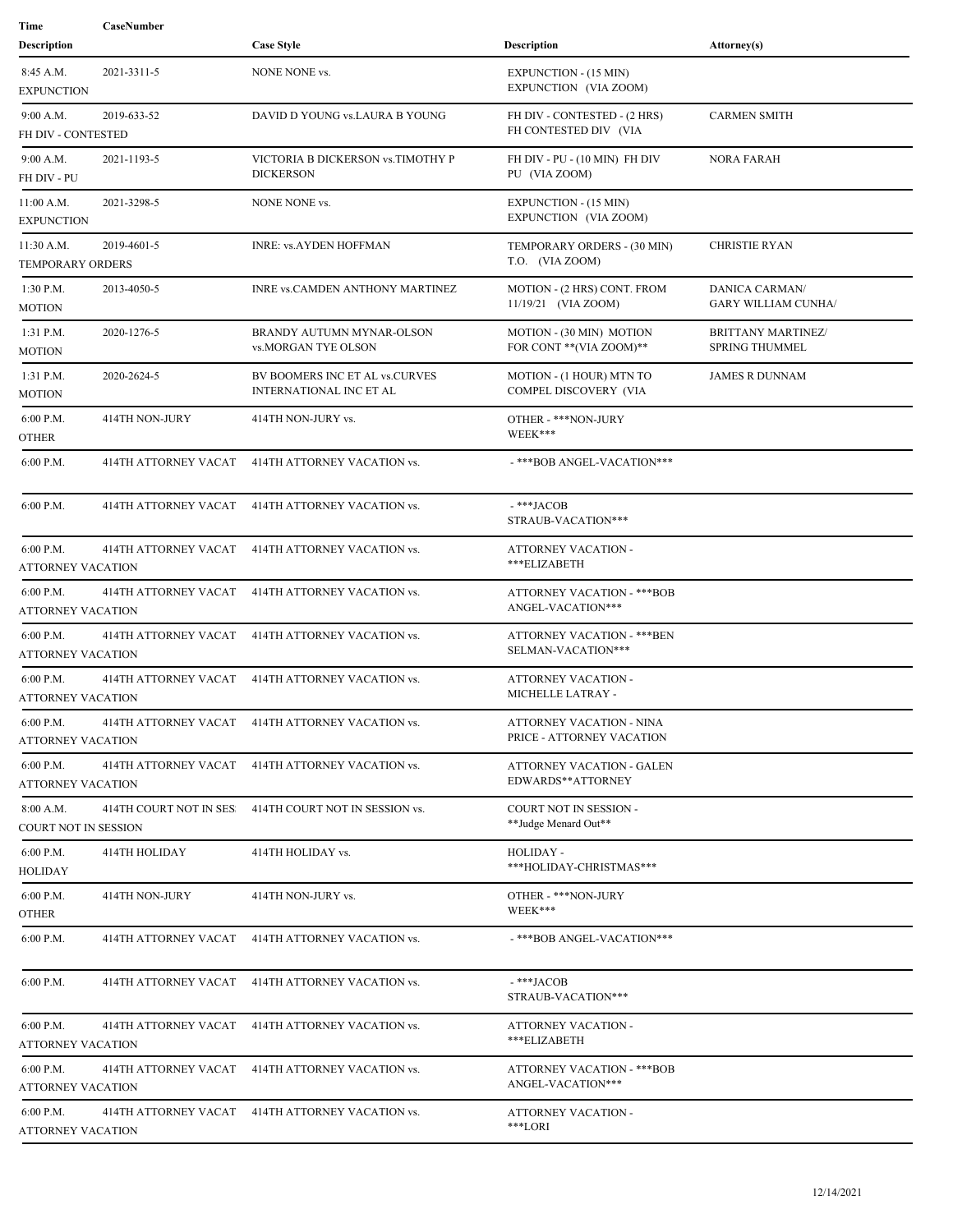| Time<br><b>Description</b>               | CaseNumber              | <b>Case Style</b>                                     | <b>Description</b>                                           | Attorney(s) |
|------------------------------------------|-------------------------|-------------------------------------------------------|--------------------------------------------------------------|-------------|
| 6:00 P.M.<br><b>ATTORNEY VACATION</b>    | 414TH ATTORNEY VACAT    | 414TH ATTORNEY VACATION vs.                           | ATTORNEY VACATION -<br>MICHELLE LATRAY -                     |             |
| 6:00 P.M.<br><b>ATTORNEY VACATION</b>    | 414TH ATTORNEY VACAT    | 414TH ATTORNEY VACATION vs.                           | ATTORNEY VACATION - NINA<br>PRICE - ATTORNEY VACATION        |             |
| 6:00 P.M.<br>ATTORNEY VACATION           | 414TH ATTORNEY VACAT    | 414TH ATTORNEY VACATION vs.                           | ATTORNEY VACATION - GALEN<br>EDWARDS**ATTORNEY               |             |
| 8:00 A.M.<br><b>COURT NOT IN SESSION</b> | 414TH COURT NOT IN SES: | 414TH COURT NOT IN SESSION vs.                        | <b>COURT NOT IN SESSION -</b><br>**Judge Menard Out**        |             |
| 8:00 A.M.<br>HOLIDAY                     | 414TH HOLIDAY           | 414TH HOLIDAY vs.                                     | HOLIDAY -<br>***HOLIDAY-CHRISTMAS***                         |             |
| 6:00 P.M.<br><b>OTHER</b>                | 414TH NON-JURY          | 414TH NON-JURY vs.                                    | OTHER - ***NON-JURY<br>WEEK***                               |             |
| 6:00 P.M.                                | 414TH ATTORNEY VACAT    | 414TH ATTORNEY VACATION vs.                           | -***BOB ANGEL-VACATION***                                    |             |
| $6:00$ P.M.                              | 414TH ATTORNEY VACAT    | 414TH ATTORNEY VACATION vs.                           | -***JACOB<br>STRAUB-VACATION***                              |             |
| 6:00 P.M.<br>ATTORNEY VACATION           | 414TH ATTORNEY VACAT    | 414TH ATTORNEY VACATION vs.                           | ATTORNEY VACATION -<br>***ELIZABETH                          |             |
| $6:00$ P.M.<br>ATTORNEY VACATION         | 414TH ATTORNEY VACAT    | 414TH ATTORNEY VACATION vs.                           | ATTORNEY VACATION - *** BOB<br>ANGEL-VACATION***             |             |
| $6:00$ P.M.<br><b>ATTORNEY VACATION</b>  | 414TH ATTORNEY VACAT    | 414TH ATTORNEY VACATION vs.                           | ATTORNEY VACATION -<br>***LORI                               |             |
| 6:00 P.M.<br>ATTORNEY VACATION           | 414TH ATTORNEY VACAT    | 414TH ATTORNEY VACATION vs.                           | ATTORNEY VACATION -<br>MICHELLE LATRAY -                     |             |
| $6:00$ P.M.<br>ATTORNEY VACATION         | 414TH ATTORNEY VACAT    | 414TH ATTORNEY VACATION vs.                           | ATTORNEY VACATION - KARA<br>PRATT - ATTORNEY VACATION        |             |
| 6:00 P.M.<br>ATTORNEY VACATION           | 414TH ATTORNEY VACAT    | 414TH ATTORNEY VACATION vs.                           | <b>ATTORNEY VACATION - NINA</b><br>PRICE - ATTORNEY VACATION |             |
| $6:00$ P.M.<br><b>ATTORNEY VACATION</b>  | 414TH ATTORNEY VACAT    | 414TH ATTORNEY VACATION vs.                           | <b>ATTORNEY VACATION - GALEN</b><br>EDWARDS**ATTORNEY        |             |
| 8:00 A.M.<br><b>COURT NOT IN SESSION</b> |                         | 414TH COURT NOT IN SES 414TH COURT NOT IN SESSION vs. | COURT NOT IN SESSION -<br>**Judge Menard Out**               |             |
| 6:00 P.M.                                | 414TH ATTORNEY VACAT    | 414TH ATTORNEY VACATION vs.                           | -***BOB ANGEL-VACATION***                                    |             |
| 6:00 P.M.                                | 414TH ATTORNEY VACAT    | 414TH ATTORNEY VACATION vs.                           | -***JACOB<br>STRAUB-VACATION***                              |             |
| 6:00 P.M.<br><b>ATTORNEY VACATION</b>    |                         | 414TH ATTORNEY VACAT 414TH ATTORNEY VACATION vs.      | ATTORNEY VACATION -<br>***ELIZABETH                          |             |
| 6:00 P.M.<br><b>ATTORNEY VACATION</b>    | 414TH ATTORNEY VACAT    | 414TH ATTORNEY VACATION vs.                           | <b>ATTORNEY VACATION - *** BOB</b><br>ANGEL-VACATION***      |             |
| 6:00 P.M.<br><b>ATTORNEY VACATION</b>    | 414TH ATTORNEY VACAT    | 414TH ATTORNEY VACATION vs.                           | ATTORNEY VACATION -<br>***LORI                               |             |
| 6:00 P.M.<br><b>ATTORNEY VACATION</b>    | 414TH ATTORNEY VACAT    | 414TH ATTORNEY VACATION vs.                           | <b>ATTORNEY VACATION - KARA</b><br>PRATT - ATTORNEY VACATION |             |
| 6:00 P.M.<br><b>ATTORNEY VACATION</b>    | 414TH ATTORNEY VACAT    | 414TH ATTORNEY VACATION vs.                           | ATTORNEY VACATION - NINA<br>PRICE - ATTORNEY VACATION        |             |
| $6:00$ P.M.<br><b>ATTORNEY VACATION</b>  | 414TH ATTORNEY VACAT    | 414TH ATTORNEY VACATION vs.                           | ATTORNEY VACATION - GALEN<br>EDWARDS**ATTORNEY               |             |
| 8:00 A.M.<br><b>COURT NOT IN SESSION</b> | 414TH COURT NOT IN SES  | 414TH COURT NOT IN SESSION vs.                        | COURT NOT IN SESSION -<br>**Judge Menard Out**               |             |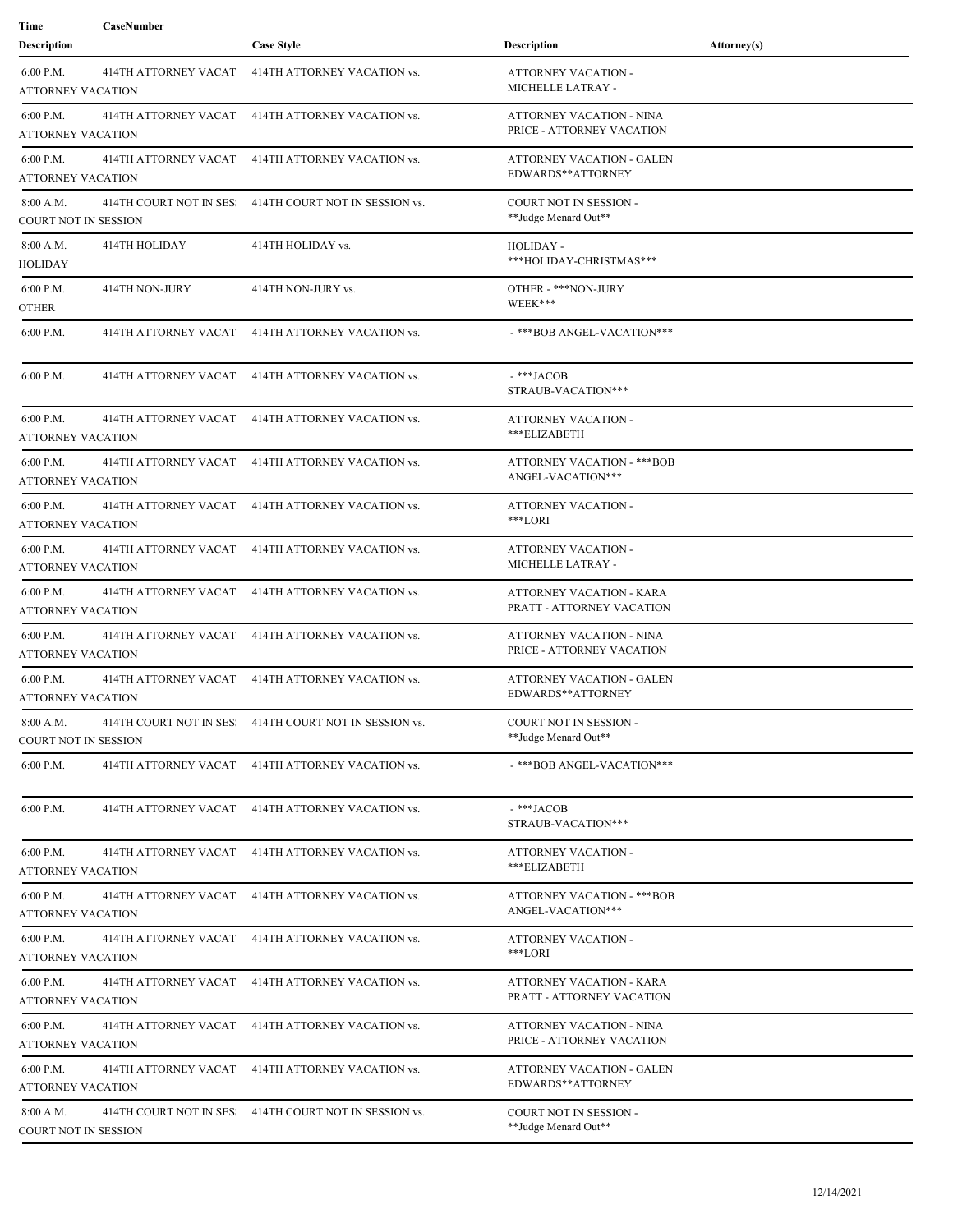| Time                                     | CaseNumber                  |                                                                   |                                                              |                                                     |
|------------------------------------------|-----------------------------|-------------------------------------------------------------------|--------------------------------------------------------------|-----------------------------------------------------|
| Description                              |                             | <b>Case Style</b>                                                 | <b>Description</b>                                           | <b>Attorney(s)</b>                                  |
| 6:00 P.M.                                | 414TH ATTORNEY VACAT        | 414TH ATTORNEY VACATION vs.                                       | -***BOB ANGEL-VACATION***                                    |                                                     |
| 6:00 P.M.                                | 414TH ATTORNEY VACAT        | 414TH ATTORNEY VACATION vs.                                       | -***JACOB<br>STRAUB-VACATION***                              |                                                     |
| $6:00$ P.M.<br><b>ATTORNEY VACATION</b>  | 414TH ATTORNEY VACAT        | 414TH ATTORNEY VACATION vs.                                       | ATTORNEY VACATION -<br>***ELIZABETH                          |                                                     |
| 6:00 P.M.<br><b>ATTORNEY VACATION</b>    | 414TH ATTORNEY VACAT        | 414TH ATTORNEY VACATION vs.                                       | <b>ATTORNEY VACATION - ***BOB</b><br>ANGEL-VACATION***       |                                                     |
| 6:00 P.M.<br>ATTORNEY VACATION           | <b>414TH ATTORNEY VACAT</b> | 414TH ATTORNEY VACATION vs.                                       | ATTORNEY VACATION -<br>***LORI                               |                                                     |
| 6:00 P.M.<br><b>ATTORNEY VACATION</b>    | 414TH ATTORNEY VACAT        | 414TH ATTORNEY VACATION vs.                                       | ATTORNEY VACATION - KARA<br>PRATT - ATTORNEY VACATION        |                                                     |
| 6:00 P.M.<br>ATTORNEY VACATION           | 414TH ATTORNEY VACAT        | 414TH ATTORNEY VACATION vs.                                       | <b>ATTORNEY VACATION - NINA</b><br>PRICE - ATTORNEY VACATION |                                                     |
| $6:00$ P.M.<br>ATTORNEY VACATION         | 414TH ATTORNEY VACAT        | 414TH ATTORNEY VACATION vs.                                       | ATTORNEY VACATION - GALEN<br>EDWARDS**ATTORNEY               |                                                     |
| 8:00 A.M.<br><b>COURT NOT IN SESSION</b> | 414TH COURT NOT IN SES:     | 414TH COURT NOT IN SESSION vs.                                    | <b>COURT NOT IN SESSION -</b><br>**Judge Menard Out**        |                                                     |
| 8:45 A.M.<br>MOTION                      | 2010-2855-5                 | INRE vs.LILLIAN ALANIS, MINOR CHILD                               | MOTION - (5 MIN) MTN TO<br>WITHDRAW ** (VIA ZOOM)**          | <b>DOUGLAS R BERGEN/</b><br><b>JOSE VILLANUEVA/</b> |
| 8:45 A.M.<br><b>MOTION</b>               | 2017-3558-5                 | <b>GARY ERNEST NEVILLS II vs.HEATHER</b><br><b>NICOLE NEVILLS</b> | MOTION - (10 MIN) MOTION TO<br>WITHDRAW **(VIA ZOOM)**       | <b>DENTON LESSMAN/</b><br>Kimberly Morris/          |
| 9:00 A.M.<br><b>MOTION</b>               | 2021-3480-5                 | NEHEMIAH MAYES vs.DANIELLE RITCHIE                                | MOTION - (1 HR) MTN FOR<br><b>T.O./TRESSPASS</b>             | <b>JORDAN PENDER</b>                                |
| $9:02$ A.M.<br>MOTION                    | 2012-2045-5                 | JENNIFER ELAINE UPTMORE vs.BRIAN<br>HENRY UPTMORE                 | MOTION - (30 MIN) REVIEW HRG<br>(VIA ZOOM)                   | <b>BRIAN E HOWELL/</b><br><b>DAVID MATHEWS/</b>     |
| 9:05 A.M.<br>MOTION                      | 2011-3038-5                 | TIFFANY NICOLE FIELDING vs.JAMES<br><b>ALLEN FIELDING</b>         | MOTION - (1.5 HOURS) MOTION<br>TO COMPEL ** (VIA ZOOM)       | <b>BOBBY COATS/</b><br><b>CHRISTIE RYAN/</b>        |
| 1:30 P.M.<br><b>MOTION</b>               | 2021-588-5                  | JUSTIN ARMSTRONG, ET AL vs.USAA<br>GENERAL INDEMNITY COMPANY      | MOTION - (30 MIN)<br>MTN/COMPEL APPRAISAL                    | ERIC B DICK /<br>LISA A. SONGY                      |
| 1:31 P.M.<br>FH DIV - PU                 | 2021-3246-5                 | JAMIE LEA GIBSON vs.JOSHUA PAYNE<br><b>GIBSON</b>                 | FH DIV - PU - (15 MIN) FINAL<br>HEARING DIVORCE ** (VIA      | RICHARD V MCCALL                                    |
| $1:32$ P.M.                              | 2017-2103-5                 | LACI SUZANE SPRAGGINS vs.JAKOB<br>WILLIAM SPRAGGINS               | $-(45$ MIN) MSJ (VIA ZOOM)                                   | <b>MARIA PENA/</b><br>W CODY STAPP                  |
| 1:33 P.M.<br><b>TEMPORARY ORDERS</b>     | 2021-3565-5                 | JASMINE RENEE CHAMBERS vs.RANDY<br>DEWAYNE CHAMBERS               | TEMPORARY ORDERS - (2 HRS)<br>T.O. (VIA ZOOM)                | PAULA L ALLEN                                       |
| 6:00 P.M.                                | 414TH NON-JURY              | 414TH NON-JURY vs.                                                | -***NON-JURY WEEK***                                         |                                                     |
| 6:00 P.M.                                | 414TH ATTORNEY VACAT        | 414TH ATTORNEY VACATION vs.                                       | -***BOB ANGEL-VACATION***                                    |                                                     |
| 6:00 P.M.                                |                             | 414TH ATTORNEY VACAT 414TH ATTORNEY VACATION vs.                  | -***JACOB<br>STRAUB-VACATION***                              |                                                     |
| 6:00 P.M.<br>ATTORNEY VACATION           |                             | 414TH ATTORNEY VACAT 414TH ATTORNEY VACATION vs.                  | ATTORNEY VACATION -<br>***ELIZABETH                          |                                                     |
| 6:00 P.M.<br><b>ATTORNEY VACATION</b>    | 414TH ATTORNEY VACAT        | 414TH ATTORNEY VACATION vs.                                       | <b>ATTORNEY VACATION - *** BOB</b><br>ANGEL-VACATION***      |                                                     |
| 6:00 P.M.<br>ATTORNEY VACATION           |                             | 414TH ATTORNEY VACAT 414TH ATTORNEY VACATION vs.                  | ATTORNEY VACATION -<br>***LORI                               |                                                     |
| 6:00 P.M.<br><b>ATTORNEY VACATION</b>    |                             | 414TH ATTORNEY VACAT 414TH ATTORNEY VACATION vs.                  | ATTORNEY VACATION - KARA<br>PRATT - ATTORNEY VACATION        |                                                     |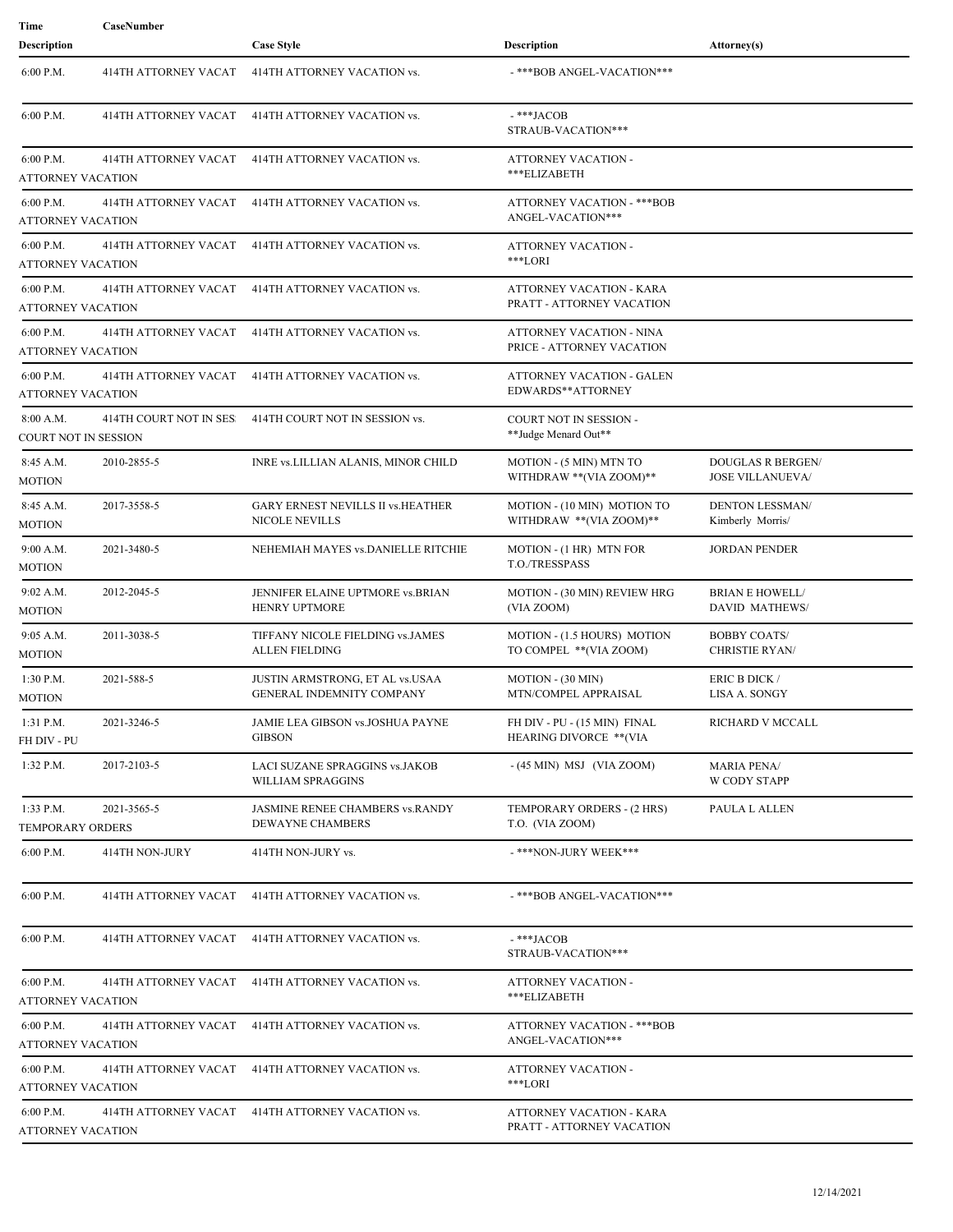| Time<br>Description                     | CaseNumber                  | <b>Case Style</b>                                       | <b>Description</b>                                          | Attorney(s)                                    |
|-----------------------------------------|-----------------------------|---------------------------------------------------------|-------------------------------------------------------------|------------------------------------------------|
|                                         |                             |                                                         |                                                             |                                                |
| 6:00 P.M.<br>ATTORNEY VACATION          | <b>414TH ATTORNEY VACAT</b> | 414TH ATTORNEY VACATION vs.                             | ATTORNEY VACATION - NINA<br>PRICE - ATTORNEY VACATION       |                                                |
| 6:00 P.M.<br>ATTORNEY VACATION          | <b>414TH ATTORNEY VACAT</b> | 414TH ATTORNEY VACATION vs.                             | ATTORNEY VACATION - GALEN<br>EDWARDS**ATTORNEY              |                                                |
| 6:00 P.M.<br>ATTORNEY VACATION          | 414TH ATTORNEY VACAT        | 414TH ATTORNEY VACATION vs.                             | ATTORNEY VACATION -<br>STEPHEN REED ** ATTORNEY             |                                                |
| 8:00 A.M.<br>COURT NOT IN SESSION       | 414TH COURT NOT IN SES:     | 414TH COURT NOT IN SESSION vs.                          | COURT NOT IN SESSION -<br>**Judge Menard Out**              |                                                |
| 9:00 A.M.<br>FH DIV - PU                | 2021-1987-5                 | HEATHER HENGELS COE vs.DAVID ROY<br>COE                 | FH DIV - PU - (15 MIN) PROVE<br>UP ON DIVORCE ** (VIA ZOOM) | <b>ADDISON S EUBANK</b>                        |
| 9:00 A.M.<br>FH DIV                     | 2021-1732-5                 | GEMA MORENO vs.JOEL CASTILLO                            | FH DIV - PU - (1 HR) FH<br>DIVORCE (ALTERNATE/VIA           | KATHLEEN FRENCH DOW/<br><b>NORA FARAH</b>      |
| 1:30 P.M.<br>FH DIV - CONTESTED         | 2016-3652-5                 | TAMI JO MCDUGAL vs.MARK ADAM<br><b>MCDUGAL</b>          | FH DIV - CONTESTED - (2 HRS)<br>FH CONTESTED SAPCR (VIA     | <b>BOB ANGEL/</b><br>Bruce Alan Perryman/      |
| $1:33$ P.M.<br>MOTION                   | 2021-2498-5                 | JAMIE LERMA vs.MICHAEL F. SHUMAKER                      | MOTION - (30 MIN) MOTION TO<br>QUASH ** (VIA ZOOM)**        | <b>BENJAMIN T BONNER/</b><br>VILLARRIAL,GERALD |
| 6:00 P.M.                               | 414TH NON-JURY              | 414TH NON-JURY vs.                                      | -***NON-JURY WEEK***                                        |                                                |
| 6:00 P.M.                               | 414TH ATTORNEY VACAT        | 414TH ATTORNEY VACATION vs.                             | -***BOB ANGEL-VACATION***                                   |                                                |
| 6:00 P.M.                               | 414TH ATTORNEY VACAT        | 414TH ATTORNEY VACATION vs.                             | -***JACOB<br>STRAUB-VACATION***                             |                                                |
| 6:00 P.M.<br>ATTORNEY VACATION          | 414TH ATTORNEY VACAT        | 414TH ATTORNEY VACATION vs.                             | ATTORNEY VACATION -<br>***ELIZABETH                         |                                                |
| $6:00$ P.M.<br><b>ATTORNEY VACATION</b> | 414TH ATTORNEY VACAT        | 414TH ATTORNEY VACATION vs.                             | <b>ATTORNEY VACATION - ***BOB</b><br>ANGEL-VACATION***      |                                                |
| 6:00 P.M.<br>ATTORNEY VACATION          | 414TH ATTORNEY VACAT        | 414TH ATTORNEY VACATION vs.                             | <b>ATTORNEY VACATION -</b><br>***LORI                       |                                                |
| 6:00 P.M.<br>ATTORNEY VACATION          | 414TH ATTORNEY VACAT        | 414TH ATTORNEY VACATION vs.                             | ATTORNEY VACATION - KARA<br>PRATT - ATTORNEY VACATION       |                                                |
| 6:00 P.M.<br><b>ATTORNEY VACATION</b>   |                             | 414TH ATTORNEY VACAT 414TH ATTORNEY VACATION vs.        | ATTORNEY VACATION - NINA<br>PRICE - ATTORNEY VACATION       |                                                |
| 6:00 P.M.<br>ATTORNEY VACATION          | 414TH ATTORNEY VACAT        | 414TH ATTORNEY VACATION vs.                             | ATTORNEY VACATION - GALEN<br>EDWARDS**ATTORNEY              |                                                |
| 6:00 P.M.<br>ATTORNEY VACATION          |                             | 414TH ATTORNEY VACAT 414TH ATTORNEY VACATION vs.        | <b>ATTORNEY VACATION -</b><br>STEPHEN REED ** ATTORNEY      |                                                |
| 8:00 A.M.<br>COURT NOT IN SESSION       | 414TH COURT NOT IN SES      | 414TH COURT NOT IN SESSION vs.                          | <b>COURT NOT IN SESSION -</b><br>**Judge Menard Out**       |                                                |
| 9:00 A.M.<br>PROVE UP                   | 2021-1855-5                 | INRE: vs.KYLIE HUNTER DAVENPORT,<br><b>CHILD</b>        | PROVE UP - (15 MIN) PROVE UP<br>**(VIA ZOOM)**              |                                                |
| 1:30 P.M.<br>FH DIV - PU                | 2021-1487-5                 | CHARLES GLEN KRUPICKA vs.KELLY<br><b>MARIE KRUPICKA</b> | FH DIV - PU - (15 MIN) PROVE<br>UP DIVORCE ** (VIA ZOOM)**  | DAVID W FANNING                                |
| 1:31 P.M.<br><b>MOTION</b>              | 2013-1552-52                | DENISE CARTER vs.CLIFFORD BEHRENS                       | MOTION - (1.5 HOUR) MOTION<br>FOR ENFORCEMENT OF POSS &     | <b>ADDISON S EUBANK/</b><br>JEAN FAIR/         |
| 6:00 P.M.                               | 414TH NON-JURY              | 414TH NON-JURY vs.                                      | - ***NON-JURY WEEK***                                       |                                                |
| 6:00 P.M.                               | 414TH ATTORNEY VACAT        | 414TH ATTORNEY VACATION vs.                             | -***BOB ANGEL-VACATION***                                   |                                                |
| 6:00 P.M.                               |                             | 414TH ATTORNEY VACAT 414TH ATTORNEY VACATION vs.        | -***JACOB<br>STRAUB-VACATION***                             |                                                |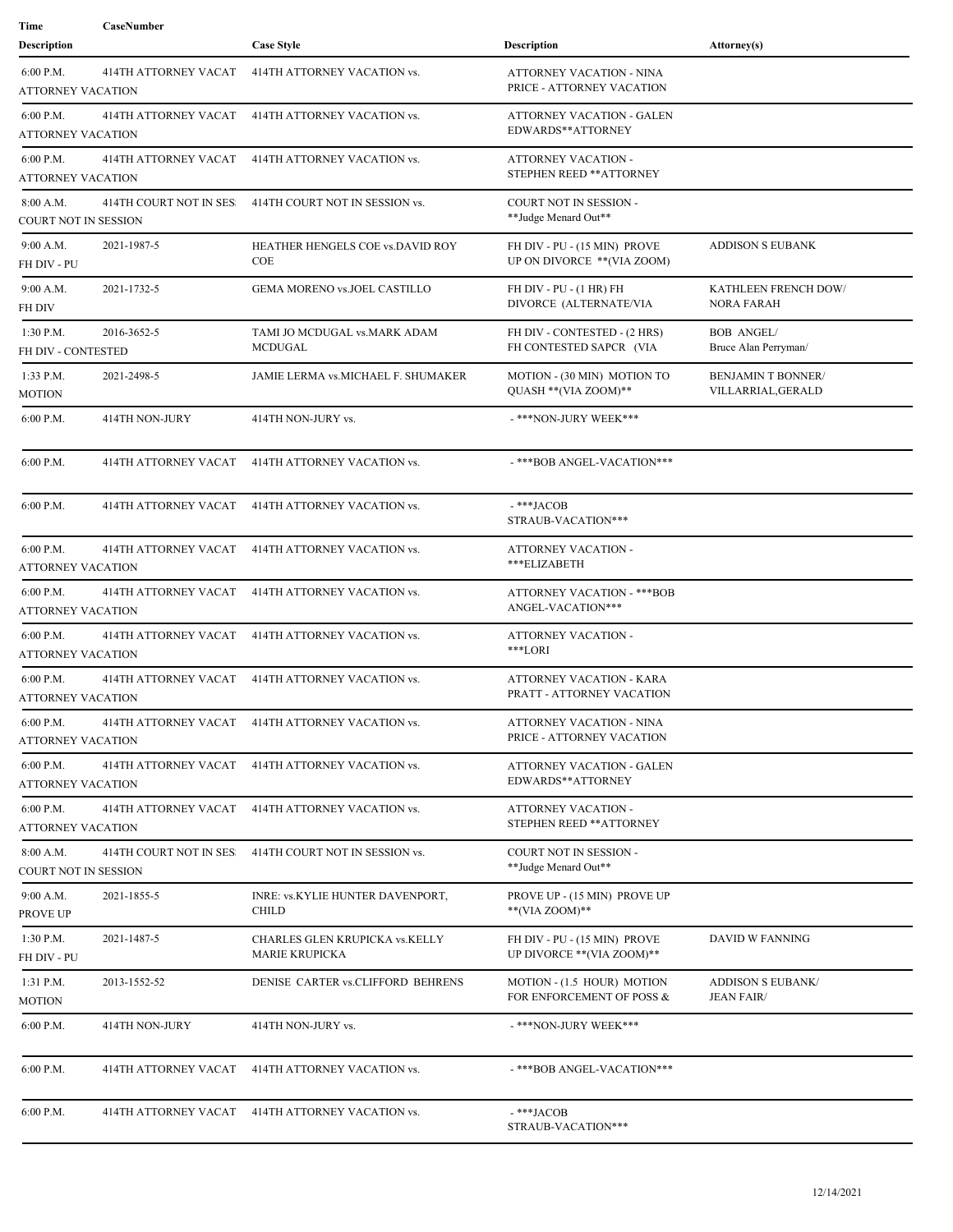| Time<br><b>Description</b>               | CaseNumber              | <b>Case Style</b>                                           | <b>Description</b>                                           | Attorney(s)                             |
|------------------------------------------|-------------------------|-------------------------------------------------------------|--------------------------------------------------------------|-----------------------------------------|
| 6:00 P.M.<br><b>ATTORNEY VACATION</b>    | 414TH ATTORNEY VACAT    | 414TH ATTORNEY VACATION vs.                                 | ATTORNEY VACATION - ***BOB<br>ANGEL-VACATION***              |                                         |
| 6:00 P.M.<br><b>ATTORNEY VACATION</b>    | 414TH ATTORNEY VACAT    | 414TH ATTORNEY VACATION vs.                                 | ATTORNEY VACATION -<br>***LORI                               |                                         |
| 6:00 P.M.<br>ATTORNEY VACATION           | 414TH ATTORNEY VACAT    | 414TH ATTORNEY VACATION vs.                                 | <b>ATTORNEY VACATION - KARA</b><br>PRATT - ATTORNEY VACATION |                                         |
| 6:00 P.M.<br><b>ATTORNEY VACATION</b>    | 414TH ATTORNEY VACAT    | 414TH ATTORNEY VACATION vs.                                 | <b>ATTORNEY VACATION - NINA</b><br>PRICE - ATTORNEY VACATION |                                         |
| $6:00$ P.M.<br>ATTORNEY VACATION         | 414TH ATTORNEY VACAT    | 414TH ATTORNEY VACATION vs.                                 | ATTORNEY VACATION - GALEN<br>EDWARDS**ATTORNEY               |                                         |
| 6:00 P.M.<br>ATTORNEY VACATION           | 414TH ATTORNEY VACAT    | 414TH ATTORNEY VACATION vs.                                 | ATTORNEY VACATION -<br>STEPHEN REED ** ATTORNEY              |                                         |
| 8:00 A.M.<br><b>COURT NOT IN SESSION</b> | 414TH COURT NOT IN SES: | 414TH COURT NOT IN SESSION vs.                              | COURT NOT IN SESSION -<br>**Judge Menard Out**               |                                         |
| 9:00 A.M.<br>FH DIV - PU                 | 2019-2547-5             | ARTEMIO CEBALLOS vs.LUZ MARIA<br>ALMARAZ                    | FH DIV - PU - (10 MIN) FH DIV<br>PU (VIA ZOOM)               |                                         |
| 9:01 A.M.<br>FH DIV - CONTESTED          | 2021-1337-5             | ADRIAN ALMANZA vs.LIZETH GAALAD<br><b>GAYTAN DIAZ</b>       | FH DIV - CONTESTED - (1 HR) FH<br>CONTESTED DIV (VIA ZOOM)   | MONTEZ, JOHN A                          |
| $1:30$ P.M.<br>TEMPORARY ORDERS          | 2016-2682-5             | INRE vs.PEREZ/DUENAS, MINOR<br><b>CHILDREN</b>              | $-(2$ HRS) T.O. (VIA ZOOM)                                   | DANICA CARMEN/<br>DANICA CARMAN/        |
| $6:00$ P.M.                              | 414TH NON-JURY          | 414TH NON-JURY vs.                                          | -***NON-JURY WEEK***                                         |                                         |
| 6:00 P.M.                                | 414TH ATTORNEY VACAT    | 414TH ATTORNEY VACATION vs.                                 | -***BOB ANGEL-VACATION***                                    |                                         |
| 6:00 P.M.                                | 414TH ATTORNEY VACAT    | 414TH ATTORNEY VACATION vs.                                 | $-$ ***JACOB<br>STRAUB-VACATION***                           |                                         |
| 6:00 P.M.<br>ATTORNEY VACATION           | 414TH ATTORNEY VACAT    | 414TH ATTORNEY VACATION vs.                                 | <b>ATTORNEY VACATION - *** BOB</b><br>ANGEL-VACATION***      |                                         |
| $6:00$ P.M.<br><b>ATTORNEY VACATION</b>  | 414TH ATTORNEY VACAT    | 414TH ATTORNEY VACATION vs.                                 | ATTORNEY VACATION -<br>***LORI                               |                                         |
| 6:00 P.M.<br><b>ATTORNEY VACATION</b>    |                         | 414TH ATTORNEY VACAT 414TH ATTORNEY VACATION vs.            | ATTORNEY VACATION - KARA<br>PRATT - ATTORNEY VACATION        |                                         |
| 6:00 P.M.<br><b>ATTORNEY VACATION</b>    | 414TH ATTORNEY VACAT    | 414TH ATTORNEY VACATION vs.                                 | ATTORNEY VACATION - NINA<br>PRICE - ATTORNEY VACATION        |                                         |
| 6:00 P.M.<br>ATTORNEY VACATION           | 414TH ATTORNEY VACAT    | 414TH ATTORNEY VACATION vs.                                 | ATTORNEY VACATION - GALEN<br>EDWARDS**ATTORNEY               |                                         |
| 6:00 P.M.<br><b>ATTORNEY VACATION</b>    | 414TH ATTORNEY VACAT    | 414TH ATTORNEY VACATION vs.                                 | ATTORNEY VACATION -<br>STEPHEN REED ** ATTORNEY              |                                         |
| 9:04 P.M.<br><b>MOTION</b>               | 2015-4061-5             | FIRST UNITED METHODIST CHURCH<br>vs.CHURCH MUTUAL INSURANCE | MOTION - (15 MIN) MSJ (VIA<br>ZOOM)                          | <b>BLUM.KIMBERLY N/</b><br>Chad Wilson/ |
| 8:00 A.M.<br>COURT NOT IN SESSION        | 414TH COURT NOT IN SES  | 414TH COURT NOT IN SESSION vs.                              | COURT NOT IN SESSION -<br>**Judge Menard Out**               |                                         |
| 6:00 P.M.<br>HOLIDAY                     | 414TH HOLIDAY           | 414TH HOLIDAY vs.                                           | HOLIDAY - ***HOLIDAY-NEW'S<br>$DAY***$                       |                                         |
| 6:00 P.M.                                | 414TH NON-JURY          | 414TH NON-JURY vs.                                          | -***NON-JURY WEEK***                                         |                                         |
| 6:00 P.M.                                | 414TH ATTORNEY VACAT    | 414TH ATTORNEY VACATION vs.                                 | -***BOB ANGEL-VACATION***                                    |                                         |
| 6:00 P.M.                                |                         | 414TH ATTORNEY VACAT 414TH ATTORNEY VACATION vs.            | -***JACOB<br>STRAUB-VACATION***                              |                                         |